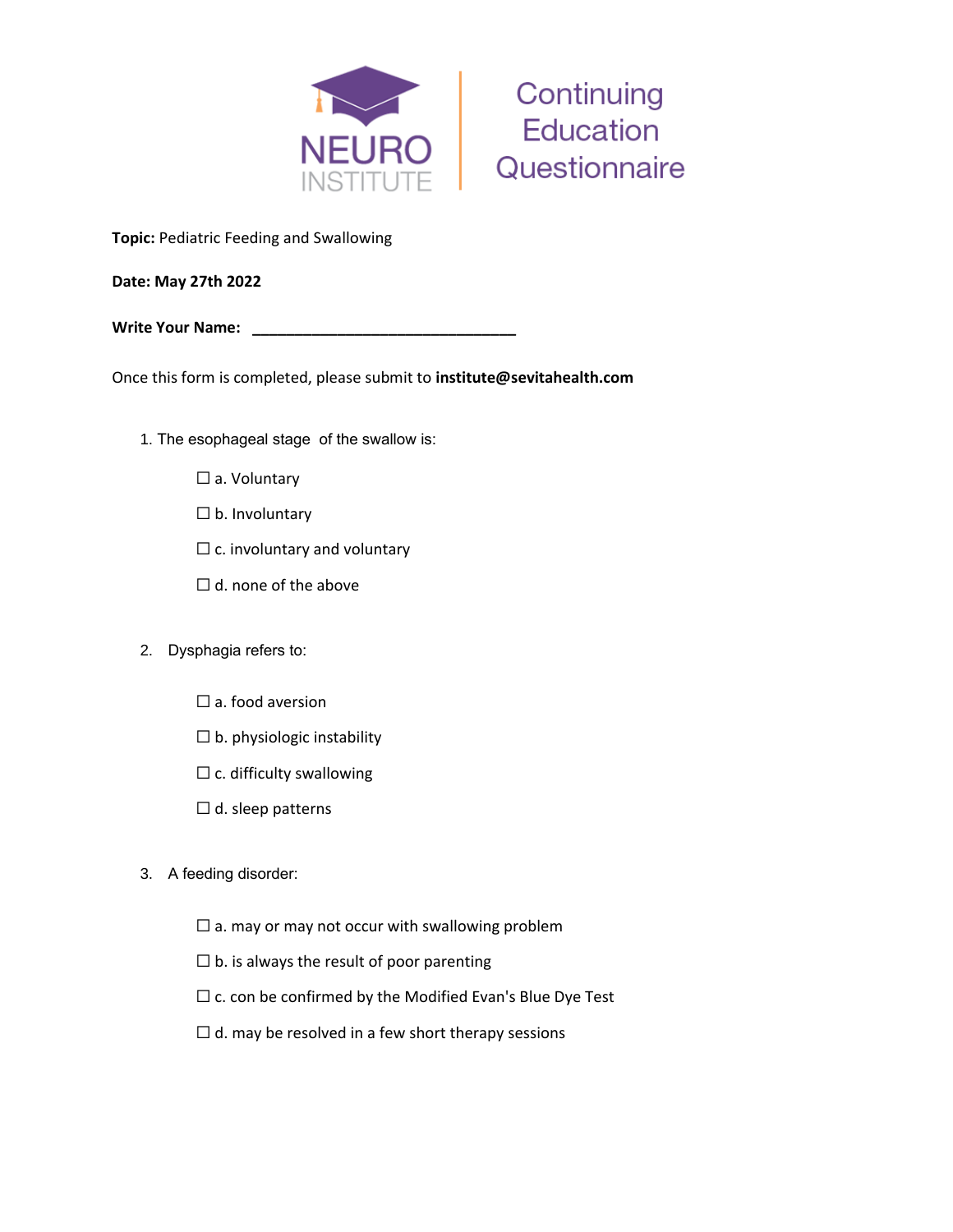



- 4. Pre-feeding skills are comprised of:
	- $\Box$  a. foundational abilities that help develop mature feeding patterns
	- $\Box$  b. the acquisition of normal motor skills that lead to postural stability and mobility
	- $\Box$  c. Integration of newborn reflexes
	- $\Box$  d. all of the above
- 5. Children with cerebral palsy often have:
	- $\square$  a. no tonsils
	- $\Box$  b. hearing impairment
	- $\Box$  c. a motor based feeding disorder
	- $\Box$  d. an intense dislike for sour foods
- 6. Signs of dysphagia are:
	- $\square$  a. anterior spillage and difficulty chewing
	- $\Box$  b. anterior spillage and visual impairment
	- $\Box$  c. Crying
	- $\Box$  d.anterior spillage and a sweet tooth
- 7. Pre-feeding skills are comprised of:
	- $\Box$  a. foundational abilities that help develop mature feeding patterns
	- $\Box$  b. b.the acquisition of normal motor skills that lead to postural stability and mobility
	- $\Box$  c. Integration of newborn reflexes
	- $\Box$  d. all of the above
- 8. A clinical evaluation is:
	- $\Box$  a. the last step in determining the presence or absence of a swallowing disorder
	- $\Box$  b. the first step in determining the presence or absence or a swallowing disorder
	- $\Box$  c. unnecessary
	- $\Box$  d. provides all information about the patient's swallow function